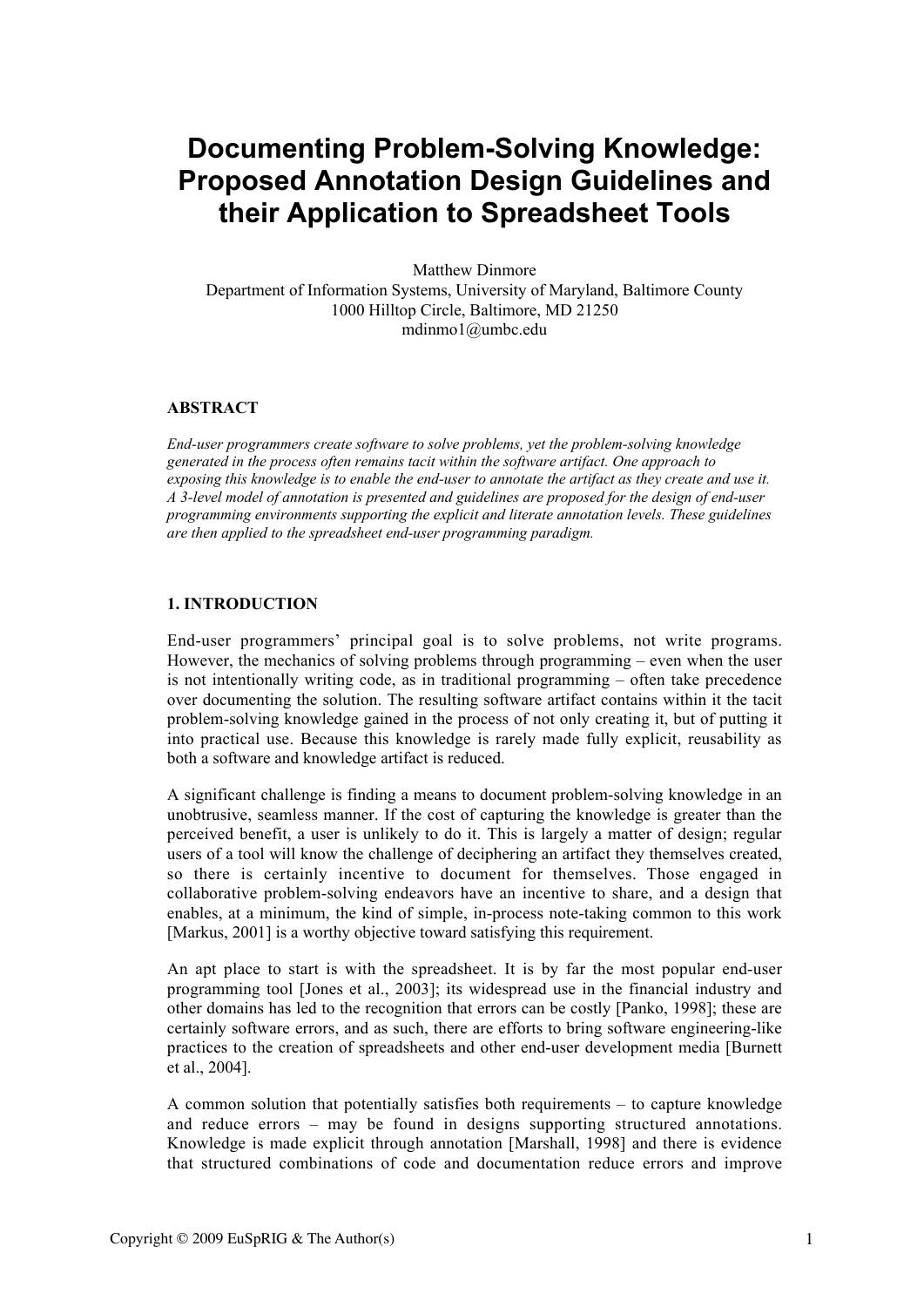maintainability [Oman and Cook, 1990]. The objective of this work is to combine and extend these ideas in the end-user development space, with an initial focus on the spreadsheet paradigm.

This paper begins by scoping the work around problem-solving knowledge transfer and typical methods of achieving this in software development. A model of end-user development annotation is introduced as a framework for a collection of guidelines for integrating annotation as a means of knowledge documentation into the end-user programming paradigm. These guidelines are then applied to the spreadsheet end-user development modality, and a plan for evaluating the resulting designs is described. Finally, related work is compared to the proposed approach.

#### 2. PROBLEM-SOLVING KNOWLEDGE

This work focuses on improving the transfer of problem-solving knowledge. This is formally defined as the ability to apply previously learned knowledge to solving a new problem [Mayer and Wittrock, 1996]. In this process, prior learning helps new learning; this effect is increased when the prior learning – that is, the hard-won problem-solving knowledge learned by another – is codified in such a way to make it useful to someone taking on a new problem. A common approach to this is analogical problem solving, in which the solution to a previous, but analogous, problem is tailored to the new problem. The challenge then becomes in finding analogous problems and solutions to reuse.

The degree of codification of the knowledge is closely related to the concepts of tacit, implicit and explicit knowledge [Polanyi, 1966; Wilson, 2002]. Briefly, tacit knowledge is that which is unexpressed and largely inexpressible; implicit knowledge is partially expressed but may require additional knowledge – some "common sense," at least as far as the expresser of the knowledge is concerned – to understand it; and explicit knowledge is fully stated and generally reusable as is. Many challenges face efforts to effectively represent and share knowledge, and these are often beyond the purely technical, requiring engineering in the larger socio-technical domain [Fischer and Otswald, 2001].

To scope this challenge, a useful point of departure is to identify the elements of problem-solving knowledge that need to be communicated. As adapted to computerbased problem solving by Mayer [2002], there are four kinds of knowledge of interest to knowledge transfer: declarative, conceptual, procedural and metacognitive. For a software artifact, generally only the procedural and perhaps elements of the declarative knowledge associated with a program are represented within it; capturing the other elements requires additional documentation.

## 3. INCREASING LITERATENESS OF KNOWLEDGE EMBEDDED IN **SOFTWARE**

In traditional programming, a number of mechanisms have been employed to capture programmer knowledge, principally various forms of documentation internal and external to the source code. Certainly the most common method is the use of comments within the code, and consequently, comments are the most relied upon source of knowledge for programmers attempting to understand previously written code [Souza et al., 2005; Das et al., 2007]. However, programmers are inconsistent in how they write comments [Marin, 2005], and efforts to structure comments have largely failed. An alternative is to provide separate (from the source code) documentation; this approach suffers from a gradual divergence from the source, as the documentation is often not maintained [Forward and Lethbridge, 2002], and as such, programmers rely on these artifacts much less than source code comments [Souza et al., 2005].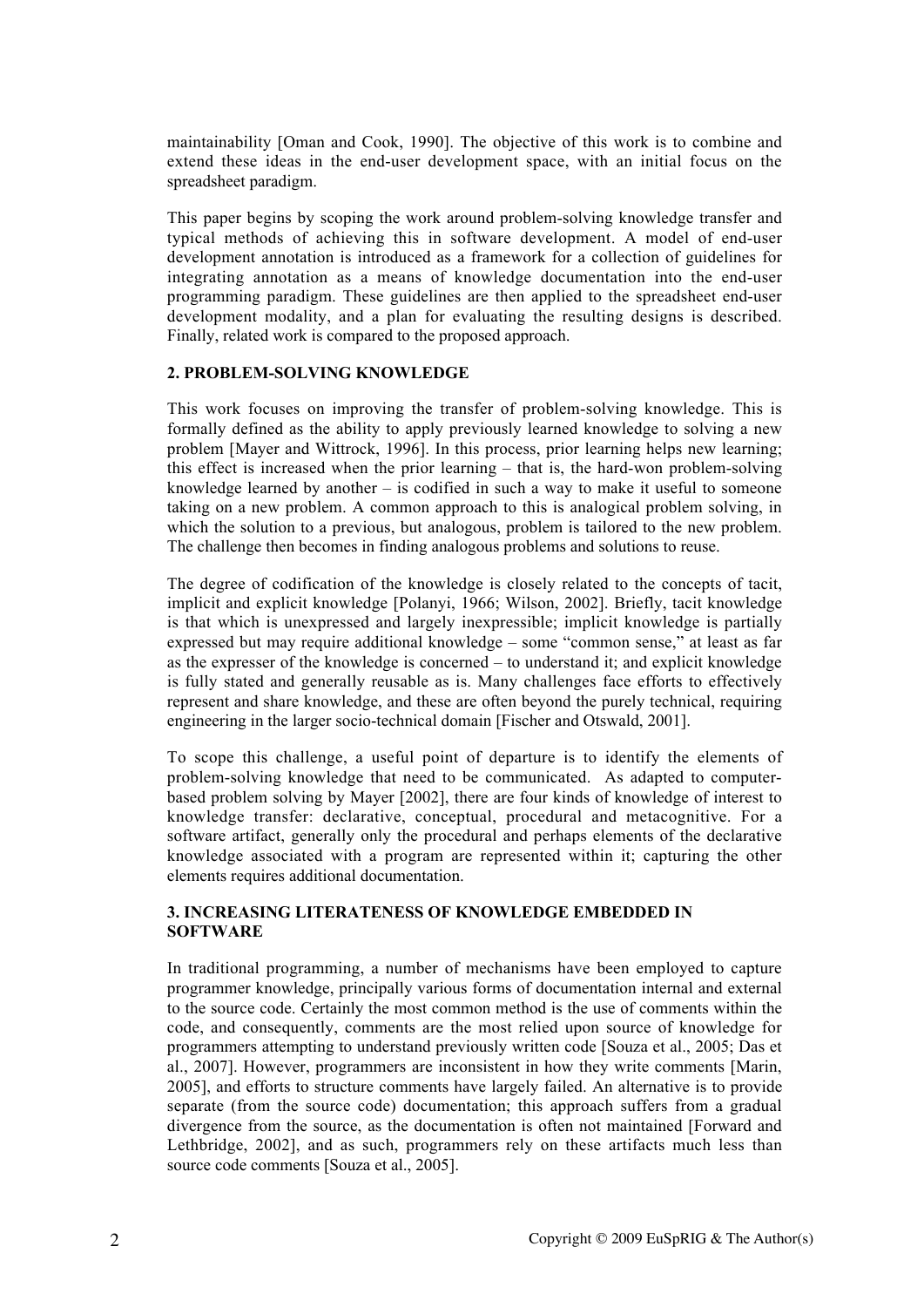In both cases – adding structure to comments and maintaining external documentation – the challenge is a human one: how are programmers to be encouraged to maintain documentation at a level that promotes effective reuse? An approach that has emerged over the last decade is the use of automatic documentation generators, an example of which is Javadoc. This system takes comments embedded within the code and creates a hyperlinked document describing the classes and methods of a Java software artifact [Kramer, 1999]. However, as Raskin [Raskin, 2005] argues, automatically generated comments likely encourage developer laziness by giving the appearance that the documentation has been written, and he appeals to programmers to take to heart Knuth's essay on literate programming [Knuth, 1992] as the "...gospel... for all serious programmers" regarding documentation.

The literate programming approach, so named by Knuth because it engenders the perspective of software code as a form of readable literature, suggests a different approach to development, one in which the author of a program communicates the meaning of the program to another person rather than simply to a computer to execute. This is achieved by embedding segments of code within a narrative structure that describes them. Two key concepts intrinsic in this are *chunking* and *verisimilitude*. Chunking of logical code segments allows the author to describe in a natural ordering (rather than, for example, a compilation or execution ordering) the flow of the program, perhaps in the context of how it solves a problem. Chunking along logic boundaries in traditional programming has been shown to improve programmer comprehension [Norcio and Kerst, 1983]. Verisimilitude is the unification in a single artifact of the code and the documentation, which, as previously discussed, results in improved synchronization and maintenance of the documentation.

Research into the efficacy of literate programming has demonstrated positive, if occasionally anecdotal, results. Despite this promise, literate programming certainly has not become commonplace; requirements such as learning an additional markup language and a lack of programmer-friendly tools integrated into the software development cycle have been cited as impediments [Cordes and Brown, 1991]. Recent developments in Integrated Development Environments have begun to address these criticisms, and new thinking about the application of literate programming has led to modernized approaches [Pieterse et al., 2004]. Holmes [2003] offers the concept of perspicuous programming that extends the literate paradigm by explicitly incorporating documentation for a program's users within the software, that is, the software itself becomes the reference manual. When applied to the domain of end-user programming, in which the developer and user are increasingly synonymous, the resulting artifact becomes a unified one containing the software, its design rationale and the problem-solving knowledge behind the solution it encodes, and end-user literate programming is realized [Dinmore and Norcio, 2007].

#### 4. MODEL OF ANNOTATION IN END-USER PROGRAMMING

As a means toward achieving end-user literate programming, this work adopts the concept of annotations, which are information provided in addition to that which is critical to the core function of an artifact; annotations here are not restricted to text, but may be "rich," containing any kind of media. Marshall [1998] identifies several dimensions for annotation including tacit to explicit and informal to formal. Tacit annotations represent incomplete thoughts, and are normally written as "memory joggers" intended to be personal and therefore useful primarily to the author. At the other end of the scale, explicit annotations contain all of the information necessary to understand the annotated thought.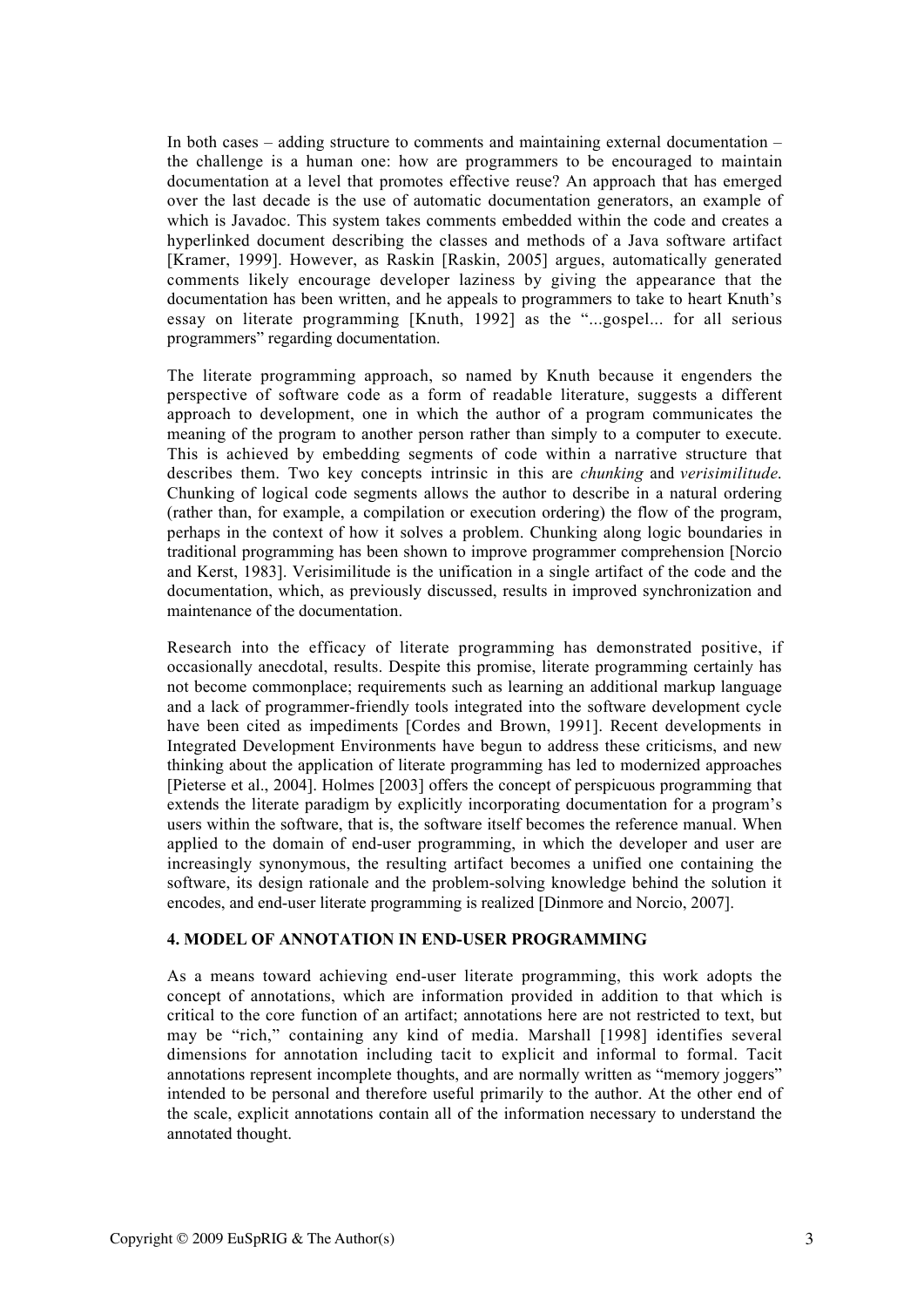With the goal of enabling increased literacy in end-user programs, a collection of design guidelines for supporting rich annotation have been formulated for the designers of enduser programming environments. As a framework for explicating these guidelines, a model of annotation in end-user programming is offered (figure 1):



Figure 1: 3-level design model of annotation in end-user programming.

This model describes three levels of annotation: implicit, explicit and literate. The implicit level applies to annotations that are largely unwritten (as text) or only represent partial thoughts, with the rest of the author's thought remaining tacit [Marshall, 1998]. As an example in the spreadsheet paradigm, consider the programs represented by figure 2:



Figure 2: Implicit (left) and explicit (right) annotation in spreadsheets.

The first spreadsheet is implicitly annotated: it contains its formulae – accessible only by clicking on each cell – as well as some column headings and a sheet title. There are no instructions for using the sheet, nor are there extended descriptions of the computations.

The second sheet in figure 2 is explicitly annotated. The explicit level demonstrates intent on the part of the developer to create meaningful annotations. Many authoring environment offer mechanisms for adding text or rich, multi-media annotations that exist outside the primary medium, though the question is whether these ad hoc tools are effective. In particular, it is often left to the author to decide how to implement these to create truly communicative annotations. The results will vary. Here, the spreadsheet developer has used labels, structure, narrative text, and even color.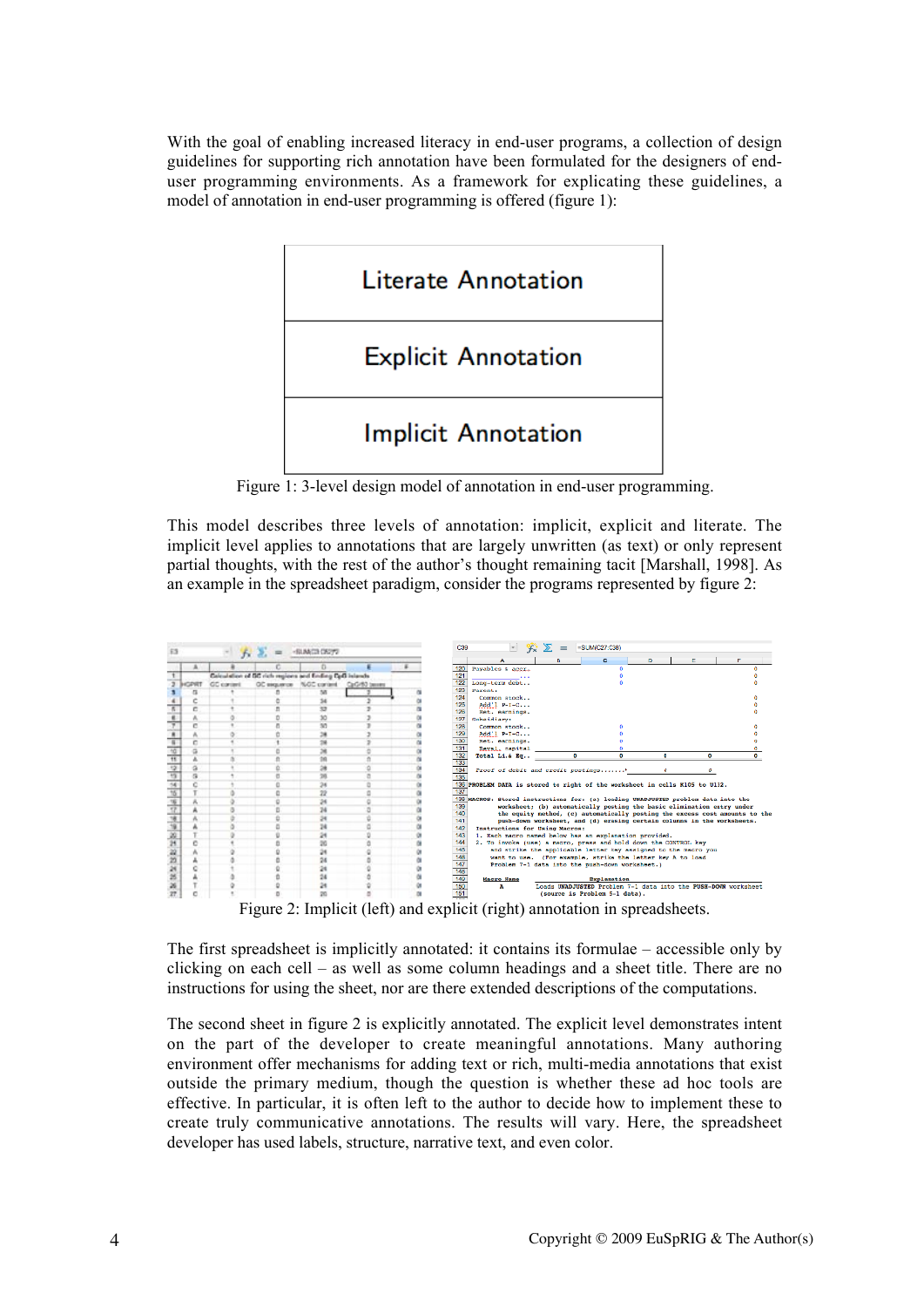However, there are still some problems with this. In order to achieve this level of annotation, the developer had to enter the narrative text in the paragraphs on separate lines, *manually* wrapping the text (see the paragraphs starting at row 138). This is a constraint of the annotations being bound to the underlying structure of the spreadsheet. A possible solution is to use the commenting feature of the spreadsheet, but this again presents its own set of limitation: the annotation remains hidden until activated, it is bound to a cell rather than existing as an independent object, and when displayed, it covers a portion of the spreadsheet.

Finally, the literate level of annotation fully adopts the literate programming paradigm, and in doing so, changes the nature of the development environment to one that is composed of a linear flow of chunks of different types. Recall that the ordering of the chunks is based on the best way to describe the program rather than any notion of an execution or compilation order. This design is easily extended to include other chunk types, for example images or other rich media: multimedia has been shown to improve comprehensibility of procedural knowledge texts [Stone and Glock, 1981].

To establish the extent to which implicit and explicit annotation are present in current spreadsheet usage, a survey of a large collection of spreadsheets – the EUSES corpus [Fisher and Rothermel,  $2005$ ] – is underway. Manual sampling (n=104) preliminary to a complete survey indicates that, of those spreadsheets that are computational (41%), 42% are implicitly annotated and 58% are explicitly annotated. Of the explicitly annotated spreadsheets, about half (28% of the total) exhibited literate-like levels of annotation and chunked complexity, though they clearly were not constructed in the literate paradigm. The relatively more sophisticated use of annotation indicates a desire among users to annotate their spreadsheets, supporting the direction of this work toward developing better annotation-enabling features.

#### 5. PROPOSED ANNOTATION GUIDELINES

Given this model, design guidelines for the informed-explicit and literate annotation levels can now be enumerated. These guidelines are briefly described here, and then subsequently applied in more detail to the spreadsheet paradigm.

These proposed guidelines break into two groups. The first, encompassing guidelines 1-7, are overall guidelines for the the design of annotation-supportive environments. Guidelines 8-11 suggest features that can enhance and leverage the presence of rich annotation to improve the user experience and thereby support increased adoption.

#### 5.1 Document problem-solving knowledge in the most accessible manner

This guideline is the most fundamental, pragmatically calling for the use of notations that are readily accessible to the vast majority of users; in general, this means the use of textual narrative and images rather than some more compact, though less accessible notation, such as a purely mathematical or machine-centric notation. Rich text and multimedia support improved knowledge transfer [Agresti, 2000].

## 5.2 Address all levels of end-user development

M<sub>i</sub>rch [1997] defines three levels of end-user tailoring: customization, integration and extension. Customization involves the ability to change parameters in a program (for example, values in the cells of a spreadsheet), while integration involves adding structures within the notation (adding a new spreadsheet within a workbook or new collection of formulas). Extension is about adding new features to the environment, for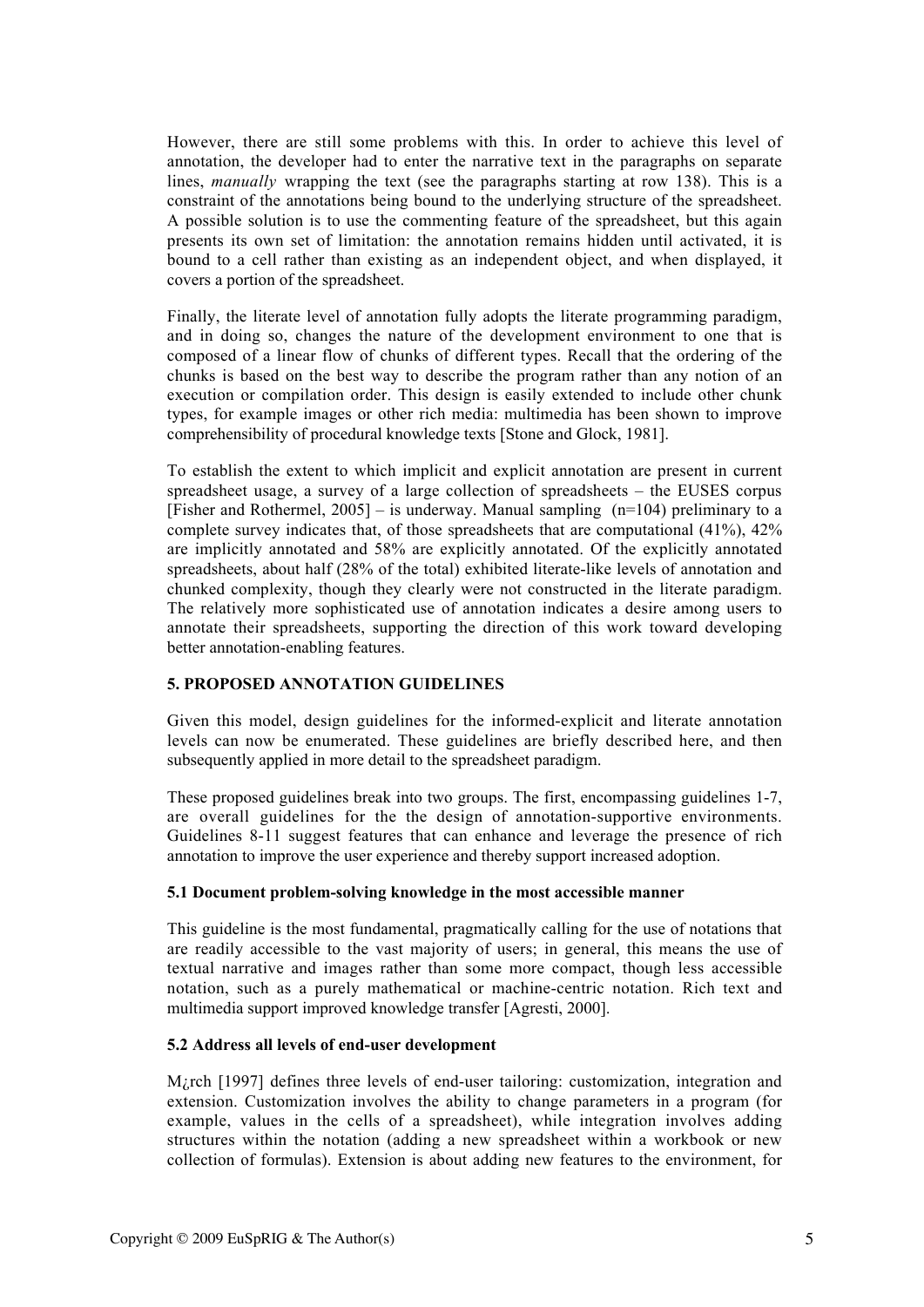example through a plugin interface or macro programming language. Supporting this spectrum of users and needs is necessary for a tool to be successful.

## 5.3 Seamlessly maintain documentation and software code

This is an expression of the concept of verisimilitude [Wyk, 1990] and recognizes that unifying the software and narrative-expressed knowledge in a single, logical artifact is more effective than attempting to maintain multiple artifacts. Note that this does not require this to be done in a single logical artifact, but rather only at the presentation level. However, it is important to consider management of the artifact beyond the runtime environment; a single logical artifact is likely easier for users to manage.

## 5.4 Manage annotations and code as first class objects

Handling annotations in the same manner as the software elements places them on equal footing and presents to the user a common interaction paradigm [Marshall, 1998]. It also allows for increased interoperability among objects and a closer mapping to the users' mental model [Repenning and Ioannidou, 2006]. Borrowing from literate programming, this is accomplished by viewing all objects as chunks.

## 5.5 Arrange annotations in a structured manner

This guideline implements the finding that book-like presentations improve software comprehension and maintenance [Shum and Cook, 1994]. The linear design presents a logical flow, though in this case, the logical ordering may be in the explanation rather than the computation. This guideline is in response to explicit but uninformed designs in which the annotations have no particular unifying structure, a situation which might detract from comprehension.

#### 5.6 Support global visibility and ease of navigation

Literate programs enable the automatic creation of a table of contents, cross-reference and index. Recalling the benefits of a hierarchical structure for problem-solving, and implementing the user interaction guideline of overview plus details on demand [Shneiderman, 1997], this guideline calls for the interface to include these automatically generated navigational mechanisms.

#### 5.7 Support multiple audiences with differing needs

End-user developed software may serve a variety of users with different objectives ranging from neophytes who need to learn the domain, to advanced users who simply want to run a computation. These users will require different interfaces, and in the case of annotated software, different levels of annotation. This can be accomplished by facilitating themes [Kacofegitis and Churcher, 2002] and enabling chunks to be assigned to different, named themes. A user can select a theme, which then presents only the chunks in that theme. Additionally, ordering in themes can be different, allowing for different logical paths through the artifact.

#### 5.8 Provide scaffolds for effective problem solving and task execution

This is the first of several higher-level guidelines, implemented on the foundation provided by the preceding guidelines. Here, it is recognized that certain structures – templates or compositions of components – can address particular use cases more effectively. For example, it may be useful to adopt a software patterns structure for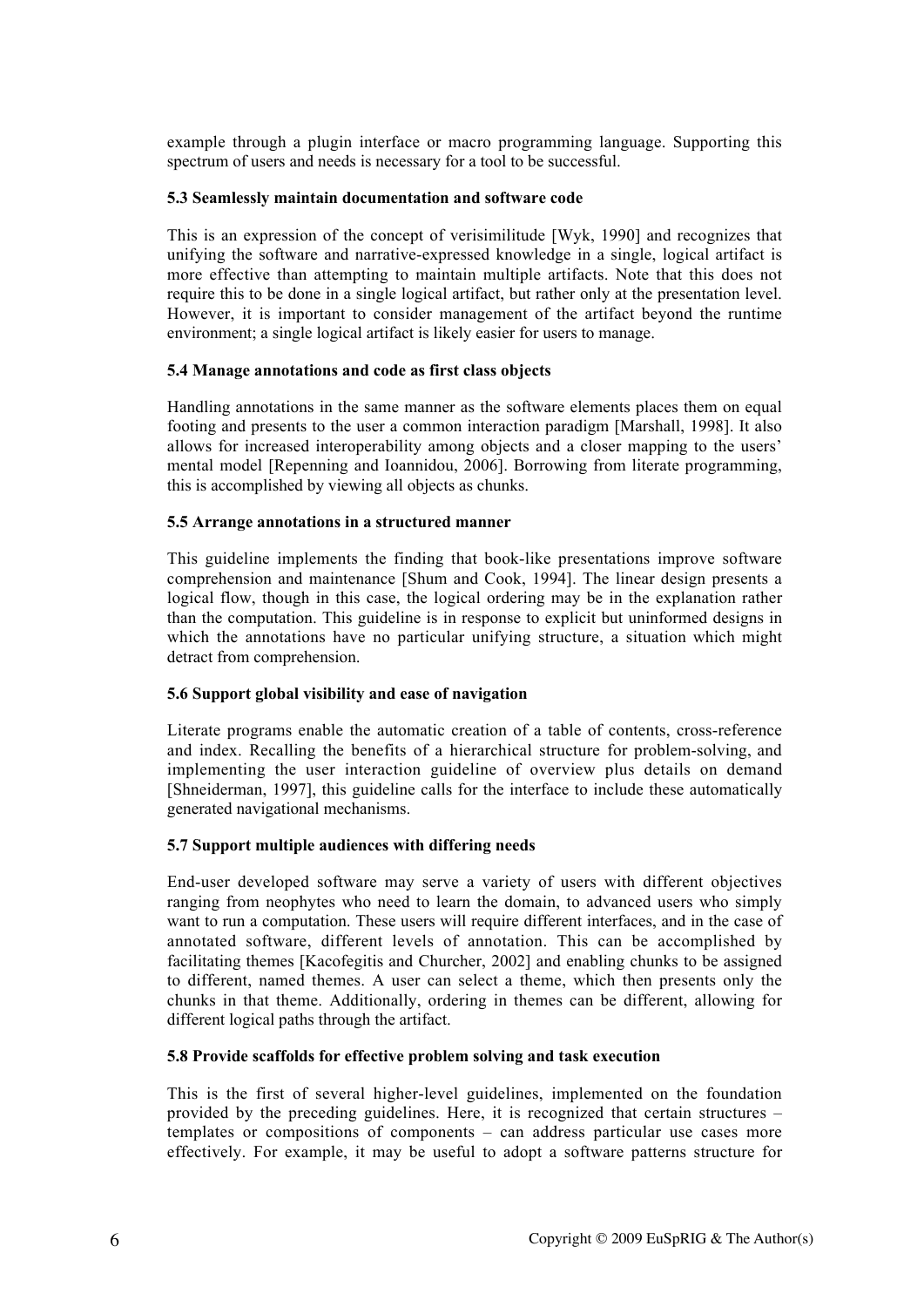certain kinds of problems. This would involve a templated arrangement of chunk types that would be tailorable, of course, but provide a scaffolding with which to start. Worked problems [Renkl et al., 2000] and task-specific designs are included within this guideline.

#### 5.9 Encourage documentation by automatically identifying and creating placeholders for items to annotate

Even when well intentioned, a user is often more focused on problem-solving than documenting. By identifying key elements to annotate and creating documentation stubs for them, the user is both reminded of the need for documentation and intelligently assisted in selecting the pieces of the software artifact to document. This extends the behavior of documentation generators, such as JavaDoc [Kramer, 1999], into end-user programming.

#### 5.10 Prevent software errors

Bringing software engineering methods to end users is challenging, particularly when one objective of end-user programming is to make the programming aspect essentially invisible. This guideline calls for the value-added use of the structures and rich content contained in the artifact to help prevent errors. Common features in modern programming environments, such as syntax coloring and autocompletion should be implemented. Additionally, annotations can allow for the expression of assertions as part of the documentation, and these can be actively checked at runtime [Burnett et al., 2003].

#### 5.11 Provide integrated, intelligent access to reusable assets

Recommender systems can be employed to actively suggest reusable elements, thereby leveraging the rich semantics inherent in the annotations – both in the problem-solving domain and in the software domain – that may be relevant to the user's work. This also supports the development of communities; end-user programmers benefit from the artifacts produced by others and the social interaction in this process [Nardi, 1993].

#### 6. ANNOTATION-SUPPORTIVE SPREADSHEETS

In this section, the above guidelines are applied to the spreadsheet modality of end-user programming. Spreadsheets are an attractive choice for an initial design-in-use evaluation: First, they are by far the most common end-user programming tool [Jones et al., 2003].Their interface semantics are relatively uniform across varying spreadsheet applications, so the guidelines will be widely applicable. Finally, they have been the subject of a significant amount of research that can be leveraged toward this objective.

The guidelines are applied here at both the informed-explicit and literate levels of the end-user programming annotation model. The key difference is that, at the explicit level, the familiar spreadsheet application is used as the foundation and features supporting annotation consistent with the guidelines are added on top of that foundation. At the literate level, a completely different application foundation (from the users' perspective) is introduced, though as argued by Sajaniemi [2002], users' familiarity with spreadsheets and text editing makes the leap much less intrusive.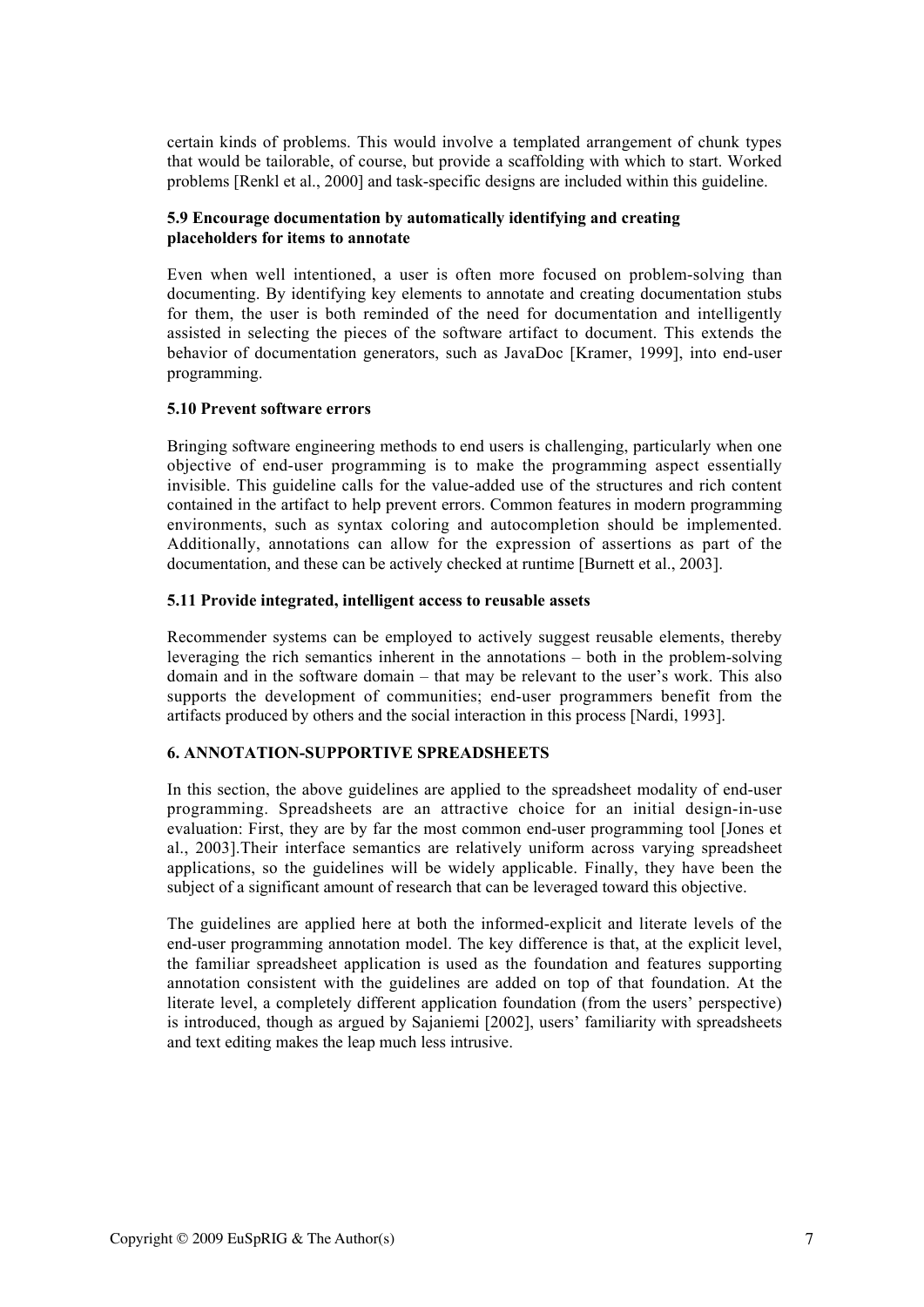| AA                                                                                                                             |                            |              |                              |                                   | <b>Untitled</b> |                      |                   |        |        |        |                |                              |                 |               |
|--------------------------------------------------------------------------------------------------------------------------------|----------------------------|--------------|------------------------------|-----------------------------------|-----------------|----------------------|-------------------|--------|--------|--------|----------------|------------------------------|-----------------|---------------|
| Functions / Help<br>Overview                                                                                                   | $=$ SUM(A1:A17)            |              |                              |                                   |                 |                      |                   |        |        |        |                |                              |                 |               |
| Overview                                                                                                                       |                            | $\mathbb{A}$ | В.                           |                                   | $\rightarrow$   | ۴                    | F.                | G.     | н      |        | $\overline{1}$ | к                            |                 | M             |
| Lorem insum dolor sit amet, consectetur adipiscing elit. Integer-                                                              |                            | 575148       | 21104458                     | 6440086                           | Ō.              |                      | 0 2.326,200       | 1826   | 655    | 2483   | 5638690        | 1456082                      | O               |               |
| nce est ut ligula cursus perttitor quis ac nisl. Vestibulum orci-                                                              |                            |              | 831741, 25190465             | 9794035                           | 9376            | 71675 73.646.320     |                   | 3104   | 692    | 3996   | 9291103        | 1787983                      | 145149          | 2148          |
| tellus, imperdict nec luctus et, tempor non est. Phasellus ac urna.                                                            |                            |              | 7219507 18895708             |                                   | 103292          | 118293 38.652.000    |                   | 1133   | 6583   | 17821  |                |                              |                 |               |
| augue. Nulla facilisi. Etiam vitae kerem in leo iaculis cuismod.                                                               |                            | 2046676      | 36324232                     | 16890684                          | 3676            |                      | 4316 22.104.442   | 4475   | 783    | 5257   | 9775415        | 1394188                      | 3028            | 470           |
| Pellentesque habitant morbi tristique senectus et netes et                                                                     |                            |              | 678637 24702257              | 6843282                           | 4852            |                      | 8475 5.398.983    | 1565   | 2Ū.    | 1796   | 4007711        | 346135                       |                 |               |
| malestatda fames ac turpis egestas. Integer molestic justo quis                                                                |                            |              | 486108 21883936              | 7830326                           | -01             |                      | 0; 1.968.348      | 626    | 242    | 858    | 15399404       | 5963893                      | 95704           | 7941          |
| sapien blandit a tincidunt massa anctor.                                                                                       |                            |              | 848586 14275903              | 5249111                           | 19868           | 21718, 8.122.933     |                   | $-667$ | 532    | 1199   | 33403971       | 5639644                      | 22031           | 7765          |
|                                                                                                                                |                            |              | 1713351, 53679183            |                                   |                 |                      | 6.260.144         | 1724   | 577    | 2701   |                | 92350814; 18239528           | 3783959         |               |
| How to Use this Spreadsheet                                                                                                    | 10                         | 790555       |                              |                                   |                 |                      | 4.139.223         | 700    | 301    | 1001   | 35790136       | 5428064                      |                 |               |
| Etiam arcu nunc, seclerisque at elementum tempor, gravida sit                                                                  | щ                          | 2503906      |                              |                                   | 41891           | 35445, 10.399.367    |                   | 2424   | 1278   |        |                | 3702 128150950 23567592      | 3783959         |               |
| amet diam. In elementum volutpat mi sed elementum. Dence                                                                       |                            | 1880587      |                              | 71657119 32971560                 | 875756          | 249571, 5.367.226    |                   | 2286   | 2792   |        |                | 5078 202486395 49767930      |                 |               |
| deifend consectetur placerat. In hac habitasse platea dictumst.                                                                |                            |              | 905397; 12045407; 20373338   |                                   | 1860            |                      | 4708 3.802.333    | 295    | 1105   |        | 400 34418420   | 9778592                      | C.              | 16162         |
| Fusce vel ligula et nisi fermentum egestas id sed enim.                                                                        | 14                         |              | 2384067 102215649            | 63922228                          | 196232          | 194134               | 5.158.440         | 1493   | 2562   |        |                | 4155 133786467 41960202      |                 |               |
| Vestibulum commodo sem vitae velit pospere tristique. Ut in                                                                    |                            |              | 12025650 310175619           |                                   | 18939           |                      | 21692 59.463.538  | 7031   | 14498  |        |                | 21529 685948897 124503730    |                 | 650962 157117 |
| nunc est. Donce se erat purus. Maccenas vestibulum blandit.                                                                    | 16                         | 2951314      | 1994343                      | 2492594                           | 8912            |                      | 12469 10.824.000  | 1029   | 805    | 1834   | 42171895       | 9424764                      | 50573           | 12983         |
| mollis. Aenean quis urns turpis, nec malesnada est. Suspendisse                                                                | 17<br>$- - -$              | 90696        | 2233208                      | 842590                            | 497             |                      | 2192 261.310      | ëō     | 220    | 300    |                | 4801005 1565216              | e               | 949           |
| vel tincidunt neque.                                                                                                           | īš<br>$- - -$              |              |                              |                                   | 457999          | 00305 57.843.657     |                   | 5984   | 17856  | 23840  |                |                              |                 |               |
|                                                                                                                                | īğ<br>$\sim$ $ \sim$       |              | 80227                        |                                   | 1373            | 1009                 | 33.322            | 21     | 31     | κ      |                |                              |                 |               |
| Duis pharetra nisi at diam bibendum blandit. Vivamus cu velit                                                                  | $\overline{20}$            | 37112        | 129535                       | 78357                             | 2210            | 3887 :               | 457.333           | 18     | s.     | $23 -$ | 1117927        | 257520                       | 418             |               |
| nulla, vel bibendum nisl. Nune cursus tempor ligula, id convallis                                                              | $\overline{21}$            |              | 197035000                    |                                   | 125021          | 135747 15.250.657    |                   | 2510   | 5999   |        |                | 8408 264286000 \$2415923     | 278736          | 353980        |
| metus fouglat en. Morbi consequat massa nee risus fouglat                                                                      | $\overline{\mathbf{z}}$    |              | 1319108, 23467665, 22684118  |                                   | 113996          | 142339, 4.551.248    |                   | 931    | 940    | 1871   |                | 75697660, 17104294           | c               | 35357         |
| aliquet. Vestibulum sed insum exet afbh ultricies consequat vel-                                                               | $\overline{2}$             | 3117902      | 1486378                      |                                   | 563             |                      | 1, 9.832,000      | 702    | 531    | 1323   | 13100349       | 2747158                      | 27              |               |
| eget tellus. Nullam pulvinar dolor a ipsum venenatis auctor.                                                                   | $\overline{24}$            | 7524176      |                              | 27491212 204131947                | 126139          |                      | 5171 39.542.333   | 4139   | 2469   |        | 6608 132172221 | 30509153                     | $\Omega$        |               |
|                                                                                                                                | 驾荡<br>$- -$                |              |                              | 81381984 47575528                 | 0               |                      | 0 8.909.457       | 2304   | 2587   |        |                | 4891 169515820 44940745      | 414356 106375   |               |
| <b>Function Definitions</b>                                                                                                    | $-1$                       |              |                              | 6328307 34171127                  | 306137          | 225252 7.320,800     |                   | 1841   | 3475   | 5317   |                |                              |                 |               |
|                                                                                                                                | 27                         |              | 33837000 417004000 318226000 |                                   | $^{\circ}$      |                      | 0 60.296.633      | 6200   | 19600  |        |                | 25800 826620033 197243503    | 1597132         | 635286        |
| Integer faucibus sodales purus elementum pulyinar. In hac-<br>habitasse platea dictumst. Mauris dictum mi ea dolor sceleriscue | 28<br>$\sim$ $ \sim$       |              | 830296813071595621208075665  |                                   | 334807          | 365413 82.213.913    |                   | 8787   | 4387   |        |                | 13174 472325169, 97497065    |                 |               |
| inculis. Praescat vulpotate condimentum orei non vulputate.                                                                    | $^{20}$                    |              |                              | 17534985491120238333              | 1410166         | 7195227 275.828.333  |                   | 41603  | 84796  |        |                | 126489 4035684646958301302   | 12852           | 3634          |
|                                                                                                                                | 30                         | 375214       |                              | 3565856 18830433                  | 4443            |                      | 22528 67,090,173  | 264    | 2579   |        | 2843 15227540  | O                            | c               | 2002          |
| CalculateAll:                                                                                                                  | 31                         |              |                              |                                   |                 |                      | 19.261.779        |        |        |        |                |                              |                 |               |
| $= 500(0101)(02001)/20$                                                                                                        | 32                         |              | 38679751 552624145           |                                   | 1000371         | 5072629 127.474.333  |                   | 11808  | 15431  |        |                | 27239 805050446 356403788    | 15656           | 8700          |
|                                                                                                                                | 33                         |              |                              |                                   |                 |                      | 49,235,000        |        |        |        |                |                              |                 |               |
| Cras vulputate lacinia metus, ut adipiscing lectus convallis a.                                                                | $\cdots$<br>$\frac{1}{34}$ |              | 331565367                    |                                   |                 |                      | 31.374.667        | 6733   | 6515   |        |                | 13349 212115444 45 849,663   | O               |               |
| Donce luctus alsi sit amet calm porta placerat volutpat eros                                                                   | $- - -$<br>ü               |              |                              |                                   |                 |                      | 3.931,000         |        |        |        |                |                              |                 |               |
| rutrum. Integer tortor lectus, aliquet nec ultrices et, aliquet vel                                                            | $-1$<br>26                 |              |                              |                                   |                 |                      | 08.961.882        |        |        |        |                |                              |                 |               |
| elit. Etiam nisl tortor, blandit on tineidunt varius, ultrices ut.                                                             | ž,                         |              | 16015941 431428273 146004455 |                                   | 217882          | 310359 003.608.859   |                   | 34263  | 12894  |        |                | 47156 167620712 47.670.615   | 321041          | 28889         |
| <b>ITTANSA</b>                                                                                                                 | 38                         |              |                              | 99137149 (18531053751798551507)   | 2200197         | 12551761 378 483 840 |                   | 45959  | 77005  |        |                | 122064 3754658460827 929 987 | 7535950 1489065 |               |
|                                                                                                                                | 30                         |              | 3638294; 32317443; 57679108  |                                   | 422003          | 370791 -12.157.939   |                   | 2854   | 4539   |        |                | 7493 275287705 65 571.386    | o               | 73925         |
| <b>SummarizeSone:</b>                                                                                                          |                            |              |                              | 40 123647184 20507693352500816604 | 3085361         | 15645081 607.105.112 |                   | 68036  | 117293 |        |                | 185326 57053301441.603397.2. | 35643           | 15908         |
| -B101/4+R102/6+B103/8                                                                                                          | 41                         |              | 845160 8257250 42415084      |                                   | 10007           |                      | 50743 466 052,055 | 504    | 5810   |        | 6404 35552133  | $\alpha$                     | c               | 4510          |
|                                                                                                                                | $42^{12}$                  |              |                              | 13438170 378302867 125554863      | 204.654         | 292610 74,780,543    |                   | 26981  | 11774  |        |                | 38755 157306954 46509895     | 319834          | $28655 -$     |
|                                                                                                                                |                            |              |                              |                                   |                 |                      |                   |        |        |        |                |                              |                 | h.            |
|                                                                                                                                |                            |              |                              |                                   |                 |                      |                   |        |        |        |                |                              |                 |               |

Figure 3: Informed-explicit design concept.

The informed-explicit design consists of a traditional, multi-tabbed spreadsheet stack positioned next to a multi-tabbed document pane; this pane can be closed, making the system resemble the traditional spreadsheet and potentially easing transition to the environment. The annotations pane allows for different, themed sequences of rich annotation chunks to be presented. A hyperlinked table of contents can be revealed for quickly navigating to a topic. Formulas can be defined within the text and then used in spreadsheet, providing a low barrier to rapid reuse for the user and encouraging adoption.

Extending this to the literate design, the spreadsheet pane is removed and now the spreadsheet components become another chunk type within the themed views. While a simple change to make in the design, it fundamentally changes the user's view from one in which the annotations are an easily removable – and therefore ignorable – addition to the spreadsheet, to one in which they are fully integrated.

These designs drive certain requirements for the calculation environment. For example, because there are multiple chunks, it is necessary to provide a global referencing mechanism. Properly implemented, this allows for a number of unusual features, including the ability to define formulas within a chunk-type of their own, so that the formula is entirely visible, annotatable and reusable by reference; and to reference spreadsheet ranges from within the text. The spreadsheet execution paradigm is an excellent match with the literate design, because it allows for the chunks to be presented in any order. Since calculations only rely on the reference graph, the presentation can be completely decoupled from the computation.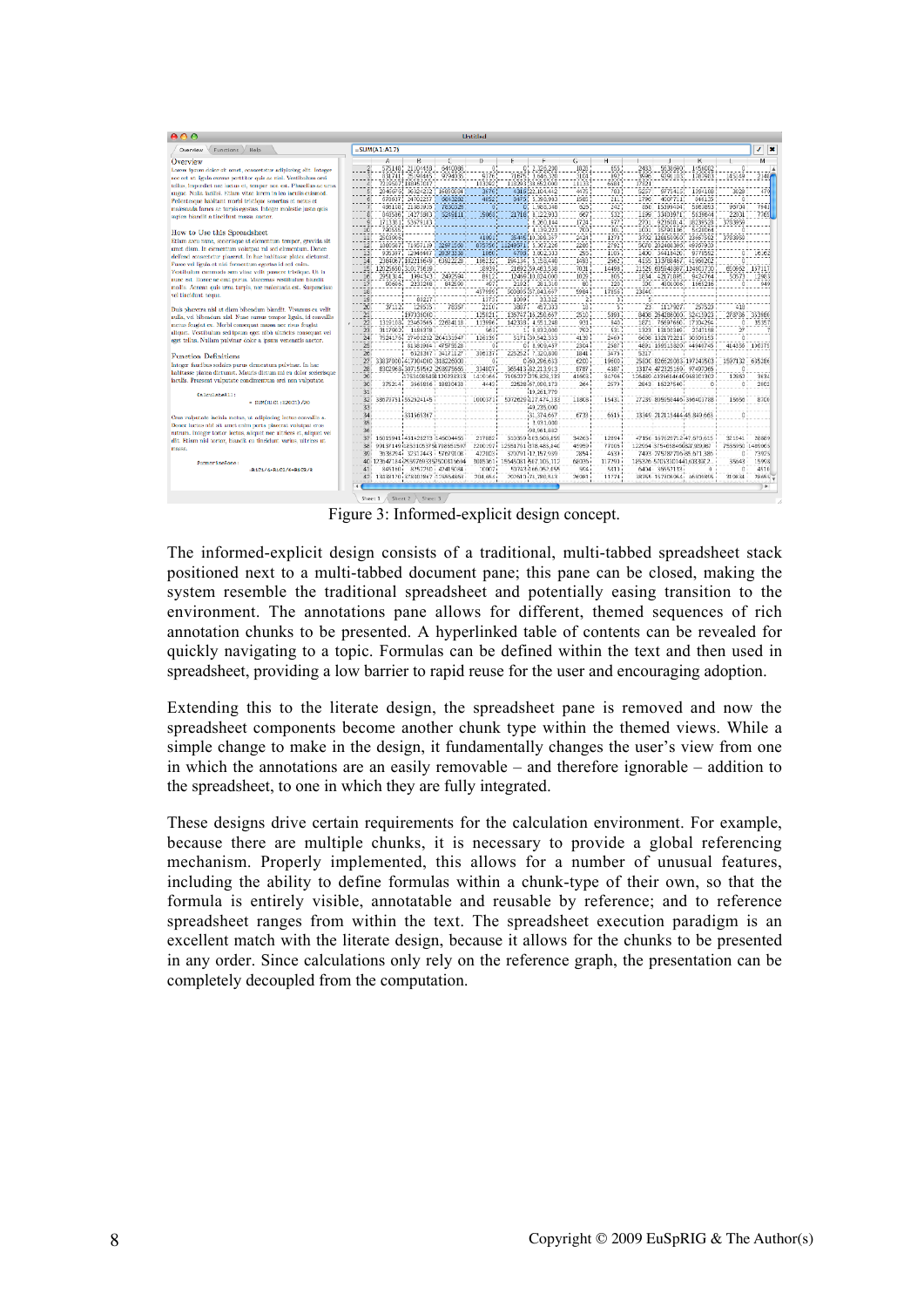| $-SUM(A1:A20)/SB53$                                                                                                                      |                        |                   |          |         |         |                                                                                                                                                                                                                                                                                                                                                                                                                                                                                                                                                                                                                                                                                                                                                                                                                                          | √ |
|------------------------------------------------------------------------------------------------------------------------------------------|------------------------|-------------------|----------|---------|---------|------------------------------------------------------------------------------------------------------------------------------------------------------------------------------------------------------------------------------------------------------------------------------------------------------------------------------------------------------------------------------------------------------------------------------------------------------------------------------------------------------------------------------------------------------------------------------------------------------------------------------------------------------------------------------------------------------------------------------------------------------------------------------------------------------------------------------------------|---|
| Overview<br>egestas. Integer molestie justo quis sapien blandit a tincidunt massa auctor.<br>How to Use this Spreadsheet<br>Computations |                        |                   |          |         |         | Lorem ipsum dolor sit amet, consectetur adipiscing elit. Integer nec est ut ligula cursus porttitor quis ac nisl.<br>Vestibulum orci tellus, imperdiet nec luctus et, tempor non est. Phasellus ac urna augue. Nulla facilisi. Etiam vitae<br>lorem in leo iaculis euismod. Pellentesque habitant morbi tristique senectus et netus et malesuada fames ac turpis<br>Etiam arcu nunc, scelerisque at elementum tempor, gravida sit amet diam. In elementum volutpat mi sed elementum,<br>Donec eleifend consectetur placerat. In hac habitasse platea dictumst. Fusce vel ligula et nisi fermentum egestas id sed<br>enim, Vestibulum commodo sem vitae velit posuere tristique. Ut in nunc est. Donec ac erat purus. Maecenas<br>vestibulum blandit mollis. Aencan quis urna turpis, nec malesuada est. Suspendisse vel tincidunt neque, |   |
| Sheat!:                                                                                                                                  |                        |                   |          |         |         |                                                                                                                                                                                                                                                                                                                                                                                                                                                                                                                                                                                                                                                                                                                                                                                                                                          |   |
| 830890<br>5334620                                                                                                                        | 2079678                | 4721347<br>359705 | 13015995 | 285829  | 1149435 | 3913854                                                                                                                                                                                                                                                                                                                                                                                                                                                                                                                                                                                                                                                                                                                                                                                                                                  |   |
|                                                                                                                                          |                        |                   |          |         |         |                                                                                                                                                                                                                                                                                                                                                                                                                                                                                                                                                                                                                                                                                                                                                                                                                                          |   |
| 14089619                                                                                                                                 | 13418552               | 45846096          | 134186   | 2.18    | 0.76    | #DIV/01                                                                                                                                                                                                                                                                                                                                                                                                                                                                                                                                                                                                                                                                                                                                                                                                                                  |   |
| 43994240                                                                                                                                 | 3279804                | 157236            | 6826698  | 3983268 | 183347  | 1582624                                                                                                                                                                                                                                                                                                                                                                                                                                                                                                                                                                                                                                                                                                                                                                                                                                  |   |
| 1928745                                                                                                                                  | 8133651                | 13209526          | 671913   | 1690045 | 312670  | 1040752                                                                                                                                                                                                                                                                                                                                                                                                                                                                                                                                                                                                                                                                                                                                                                                                                                  |   |
| 10764818                                                                                                                                 | O.                     | $\Omega$          | 22032865 | 4.2     | 3.28    | 2.15                                                                                                                                                                                                                                                                                                                                                                                                                                                                                                                                                                                                                                                                                                                                                                                                                                     |   |
| 18160365                                                                                                                                 | 30418356               | 30615395          | 3557514  | 2702849 |         | 597102                                                                                                                                                                                                                                                                                                                                                                                                                                                                                                                                                                                                                                                                                                                                                                                                                                   |   |
| 44689975                                                                                                                                 | 8435044                | n.                | 46302662 | 540147  | 921445  | 336058                                                                                                                                                                                                                                                                                                                                                                                                                                                                                                                                                                                                                                                                                                                                                                                                                                   |   |
| 3072809                                                                                                                                  | 51234223               | 10126712          | 3252539  | 2.1     | 2.57    | 3.61                                                                                                                                                                                                                                                                                                                                                                                                                                                                                                                                                                                                                                                                                                                                                                                                                                     |   |
| 10167581                                                                                                                                 | 21364633               | 26955             | 54231239 |         |         | 4223031                                                                                                                                                                                                                                                                                                                                                                                                                                                                                                                                                                                                                                                                                                                                                                                                                                  |   |
|                                                                                                                                          | 4400886 156387414      | 15696957          | 9258630  |         |         | 388644                                                                                                                                                                                                                                                                                                                                                                                                                                                                                                                                                                                                                                                                                                                                                                                                                                   |   |
| 16346667                                                                                                                                 | 1182478                | 441912            |          |         |         | 2.79                                                                                                                                                                                                                                                                                                                                                                                                                                                                                                                                                                                                                                                                                                                                                                                                                                     |   |
| <b>Function Definitions</b><br>scelerisque iaculis. Praesent vulputate condimentum orci non vulputate.<br>CalculateAll:                  | $=$ SUM(RICI:R2OC1)/20 |                   |          |         |         | Integer faucibus sodales purus elementum pulvinar. In hac habitasse platea dictumst. Mauris dictum mi eu dolor                                                                                                                                                                                                                                                                                                                                                                                                                                                                                                                                                                                                                                                                                                                           |   |
| Uf IDassa.                                                                                                                               |                        |                   |          |         |         | Cras vulputate lacinia metus, ut adipiscing lectus convallis a. Donec luctus nisi sit amet enim porta placerat volutpat eros<br>rutrum. Integer tortor lectus, aliquet nec ultrices et, aliquet vel elit. Etiam nisl tortor, blandit eu tincidunt varius, ultrices                                                                                                                                                                                                                                                                                                                                                                                                                                                                                                                                                                       |   |
| SunmarizeSome:                                                                                                                           |                        |                   |          |         |         |                                                                                                                                                                                                                                                                                                                                                                                                                                                                                                                                                                                                                                                                                                                                                                                                                                          |   |

Figure 4: Literate design concept.

## 7. EVALUATION

Studies are in progress to evaluate designs based on the proposed guidelines as compared to traditional spreadsheets; the initial research is designed to explore the efficacy of the proposed guidelines in improving knowledge transfer and reuse. To accomplish this, the Location-Comprehension-Modification model of reuse [Fischer et al., 1991] provides a framework for an experimental study in which subjects are measured in each of the aspects of this model across four conditions: implicit annotation (traditional spreadsheet with no annotations), uninformed-explicit (traditional spreadsheet with use of built-in commenting tools and in-cell annotations), informed-explicit (a new, guideline-informed design based on the spreadsheet paradigm), and the new, literate design. Subjects will perform three experiments: the first will measure the relative findability [Azzopardi, 2008] of artifacts in a corpus ("location", where the hypothesis is that rich annotation increased intrinsic findability using common search engines). The second will measure comprehension using classical techniques, such as simulation [Dunsmore and Roper, 2000]. Finally, subjects will perform a maintenance task to measure their ability to modify an artifact. It is expected that the individual and aggregate results from each sub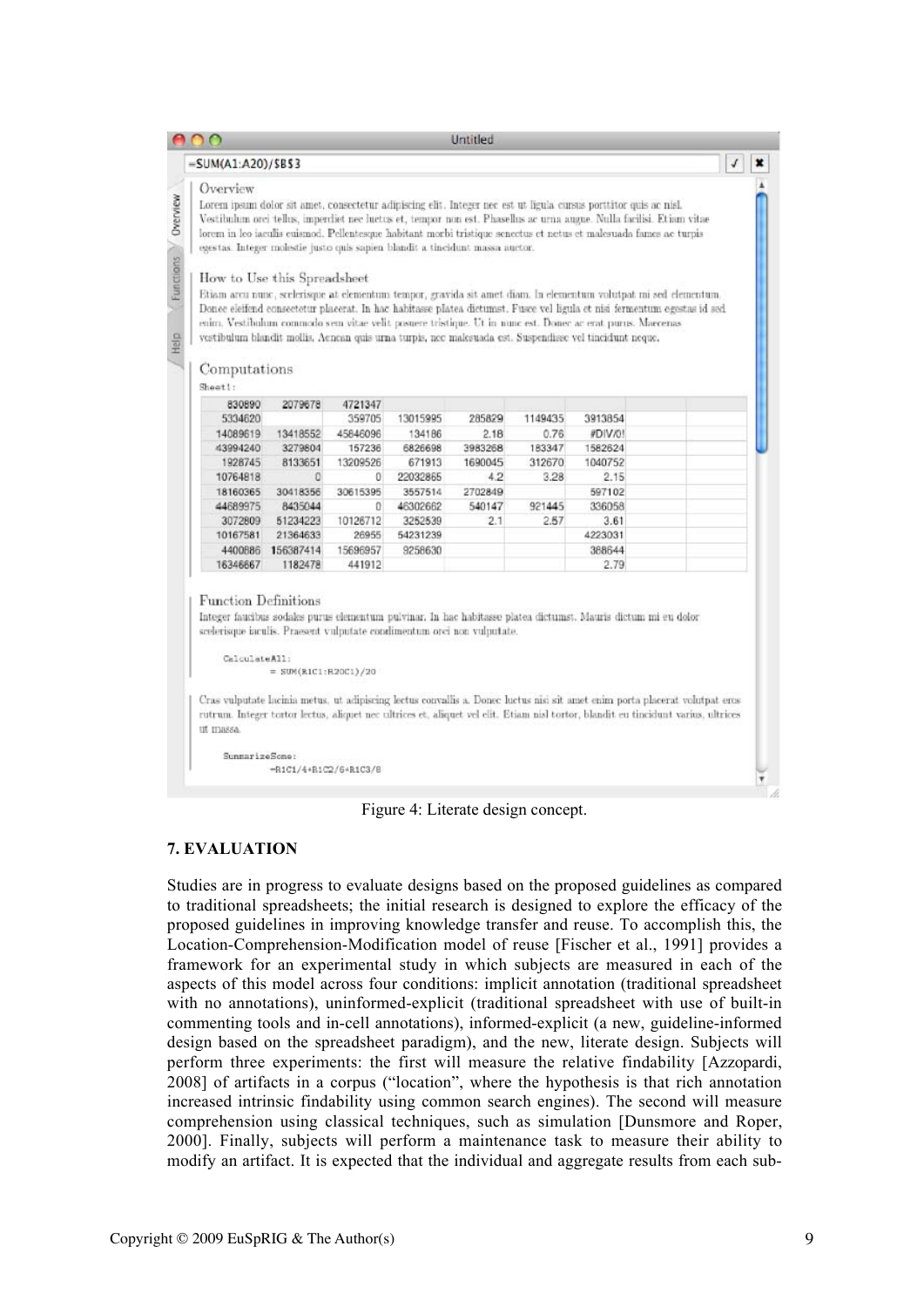experiment will be measurably different among conditions, with the design interventions demonstrating better results. Should these results support the claim of increased reuse, future studies will focus on optimizing the interaction mechanisms for creating rich annotations, thereby further refining the guidelines and offering specific, experiencebased implementation tradeoffs to software designers.

Throughout the initial work, and certainly in the annotation creation interaction-specific work, the Cognitive Dimensions of Notations framework [Green, 1989] will be used throughout to guide the designs and their evaluation from a notational usability perspective. This framework is appropriate in that it has been demonstrated to effectively address end-user programming and, more generally, the abstract idea of notations.

## 8. RELATED WORK

There are a number of previous research efforts focused on improving the documentation of spreadsheets. Several authors approach the challenge in the context of existing spreadsheet tools, primarily Microsoft Excel, offering recommendations for structures and best practices in support of documentation. Payette [2008] describes a methodology for applying the built-in "comment" functionality to create structured annotations. Powell and Baker [2007] present a chapter on spreadsheet engineering best practices, among them "designing for communication" and "documenting important data and formulas." Similarly, Raffensperger [2008] references the structure of traditional programs in introducing a similarly-inspired structure for spreadsheets, summarized in four general guidelines, including "format for description, not decoration" and "expose rather than hide information."

Sajaniemi [2002] describes a prototype implementation of a fusion of the the traditional spreadsheet and word processor. This design presents a unified user interface that naturally combines many of the features to which users are already accustomed. Among the functionalities that would need to be reconsidered for this combined paradigm are the display of results, the indexing notation, and referencing mechanism.

Paine [2008] offers a proposal to extend the Excelsior [Paine et al., 2006] spreadsheet design language with literate programming-style documentation constructs. Excelsior is inherently modularized, and as such, fits the chunked style of literate programming well. This approach is more in keeping with the original processing model for literate programming, as well: programs written in Excelsior exist as separate text files that are then used to generate a spreadsheet and, in the case of Literate Excelsior, documentation. In the present work, there is no structurally separate processing phase.

## 9. CONCLUSION

This work seeks to improve the capture and transfer of problem-solving knowledge in end-user programming. Efforts to date have focused on the explication of a collection of design guidelines for seamlessly incorporating explicit annotation into various end-user programming modalities, with an initial focus on the widely-used spreadsheet. These design guidelines draw heavily from the literatures of human-computer interaction, software engineering, knowledge management and design of communications, as well as pragmatic studies of the spreadsheet paradigm, and are strongly influenced by Knuth's literate programming. Design prototypes are in the process of being iteratively improved and an experimental evaluation of the designs with respect to their impact on artifact reusability and user satisfaction is planned.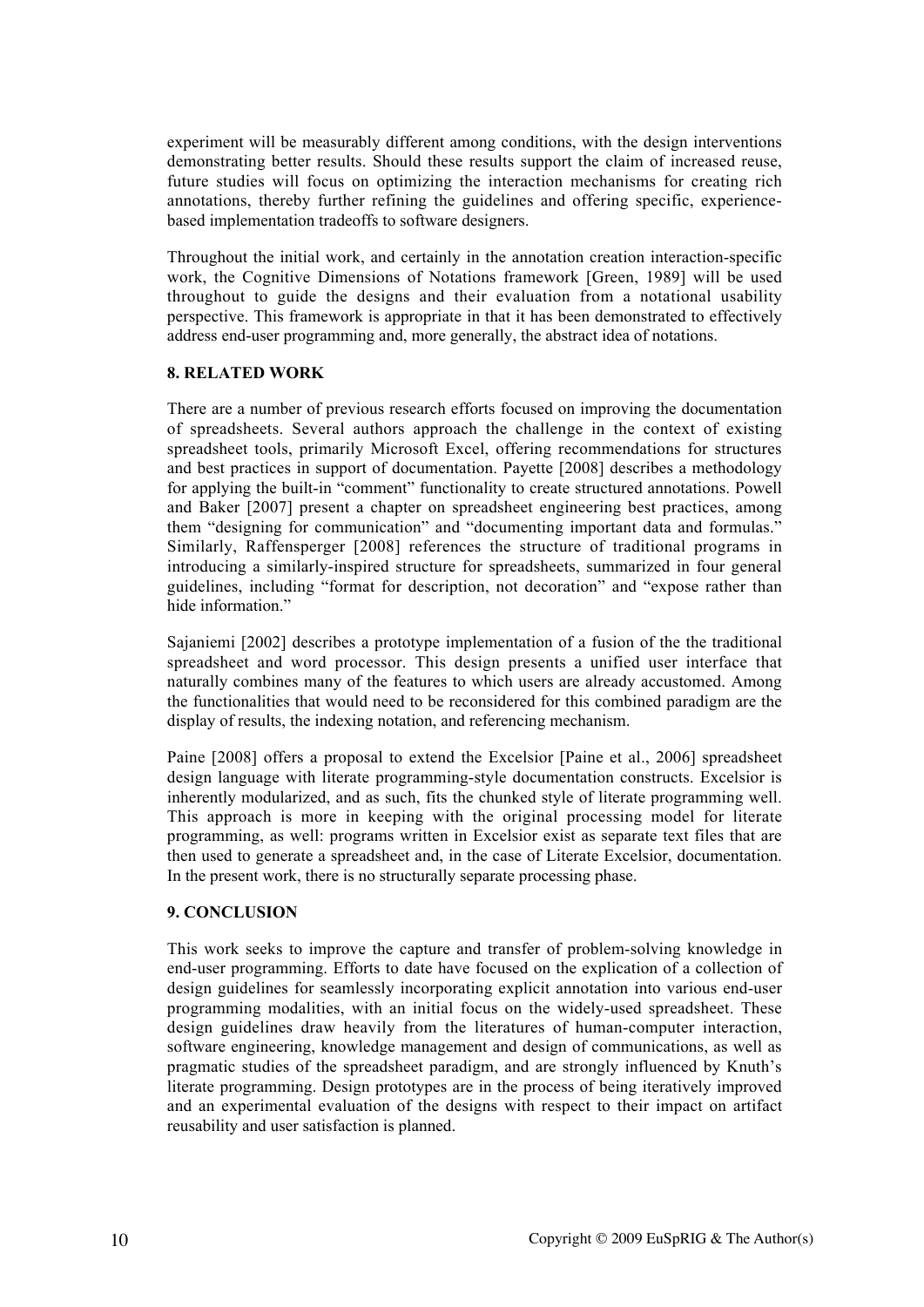#### 10. REFERENCES

Agresti, W. W., (2000), Knowledge Management, In Advances in Computers (pages 171-283). London: Academic Press.

Azzopardi, L.,& Vinay,V. (2008), Retrievability: An Evaluation Measure for Higher Order Information Access Tasks, Paper presented at the To Appear in Proceedings of the ACM International Conference in Information and Knowledge Management.

Burnett, M., Cook, C., Pendse, O., Rothermel, G., Summet, J., & Wallace, C. (2003), End-user software engineering with assertions in the spreadsheet paradigm, Portland, Oregon.

Burnett, M., Cook, C., & Rothermel, G. (2004), End-user software engineering, Commun. ACM, 47(9), pages 53-58.

Cordes, D., & Brown, M. (1991), The literate-programming paradigm, Computer, 24, pages 52-61.

Das, S., Lutters, W., G., & Seaman, C., B. (2007), Understanding documentation value in software maintenance, Paper presented at the Proceedings of the 2007 symposium on Computer human interaction for the management of information technology.

Dinmore, M., & Norcio, A. F. (2007), Literacy for the Masses: Integrating Software and Knowledge Reuse for End-User Developers Through Literate Programming, Paper presented at the IEEE Information Reuse and Integration '07, Las Vegas, NV.

Dunsmore, A., & Roper, M. (2000), A Comparative Evaluation of Program Comprehension Measures, University of Strathclyde, EFoCS-35-2000.

Fischer, G., Henninger, S., & Redmiles, D. (1991), Cognitive tools for locating and comprehending software objects for reuse, Software Engineering, 1991. Proceedings., 13th International Conference on, pages 318- 328.

Fischer, G., & Otswald, J. (2001), Knowledge management: problems, promises, realities, and challenges, Intelligent Systems, IEEE [see also IEEE Intelligent Systems and Their Applications], 16, pages 60-72.

Fisher, M., & Rothermel, G. (2005), The EUSES spreadsheet corpus: a shared resource for supporting experimentation with spreadsheet dependability mechanisms, Paper presented at the Proceedings of the first workshop on End-user software engineering, St. Louis, Missouri.

Forward, A., & Lethbridge, T., C. (2002), The relevance of software documentation, tools and technologies: a survey, Paper presented at the Proceedings of the 2002 ACM symposium on Document engineering.

Green, T. R. G., (1989), Cognitive Dimensions of Notations, In A. Sutcliffe, & L. Macaulay (Eds.), People and Computers V. (pages 443-460). Cambridge, UK: Cambridge University Press.

Holmes, N. (2003), The case for perspicuous programming, Computer, 36, pages 102-104.

Jones, S. P., Burnett, M., & Blackwell, A. F. (2003), Spreadsheets: functional programming for the masses, Paper presented at the Symposium on Software, Science & Society, Portland, Oregon.

Kacofegitis, A., & Churcher, N. (2002), Theme-based literate programming, Software Engineering Conference, 2002. Ninth Asia-Pacific, pages 549-557.

Knuth, D. (1992). Literate Programming. Stanford: Center for the Study of Language and Information.

Kramer, D. (1999), API documentation from source code comments: a case study of Javadoc, Paper presented at the Proceedings of the 17th annual international conference on Computer documentation.

Marin, D. P. (2005), What Motivates Programmers to Comment?, EECS Department, University of California, Berkeley.

Markus, M. L. (2001), Toward a Theory of Knowledge Reuse: Types of Knowledge Reuse Situations and Factors in Reuse, Journal of Management Information Systems, 18(1), pages 57-94.

Marshall, C., C. (1998), Toward an ecology of hypertext annotation, Paper presented at the Proceedings of the ninth ACM conference on Hypertext and hypermedia : links, objects, time and space---structure in hypermedia systems: links, objects, time and space---structure in hypermedia systems.